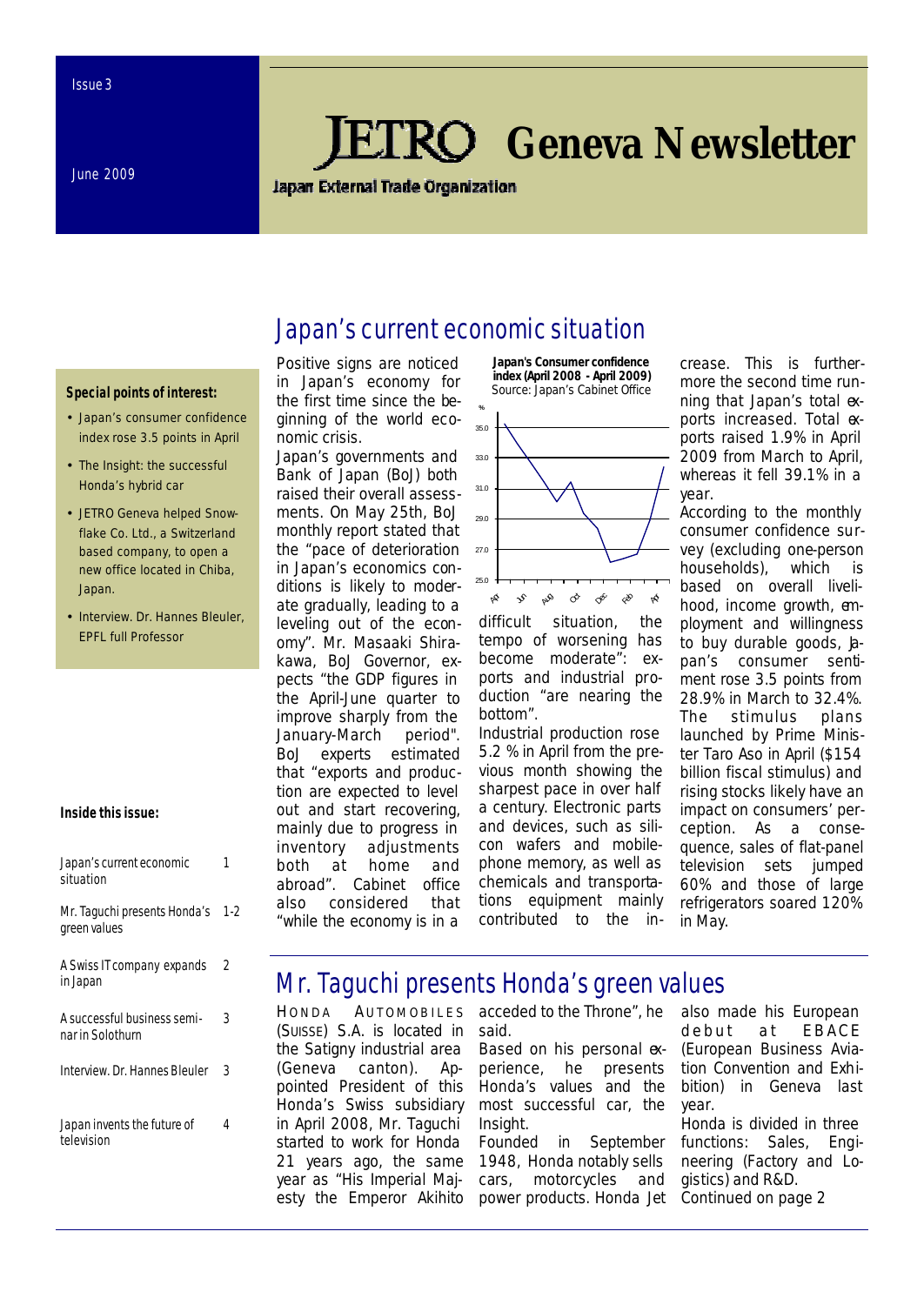

Mr. Taguchi and the *Honda* Insight

## Mr. Taguchi presents Honda's green values

*Continued from page 1*

Mr. Taguchi explains that there are always internal tensions among those functions, because of their different viewpoints and responsibilities. However, they never stop discussing until they reach a consensus to create something. One success out of 100 failures is wonderful. This is Honda way.

#### *Honda's values*

*Honda*'s philosophy is to remain in close touch with the consumer. It wishes to create the joy of buying or using the car. *Honda* also wants to be a leading company in protecting earth environment. *Honda*'s market share is 3.6% as of May 2009 in the Switzerland. In fact, Switzerland is a small but an attractive market. Everyone can have a big chance to succeed. Even the highest market shareholder has only around 10%.

First main reason is the absence of a national automobile manufacturer. But there is another reason. According to Mr. Taguchi, the Swiss market is like a small Europe, as "only one Swiss person can speak many European languages and represents by himself Europe". In Switzerland there are different languages, geographies and cultures. People live together in respecting others. This background makes Swiss market very "fair".

Mr. Taguchi would like to promote smart choice in car buying. He believes that purchasing should be based on an economicalecological way of life. "Swiss people can like it, because they are fairminded", he explains.

*"Insight": the success of Honda's hybrid car* 

Around 3,000 hybrid cars are annually sold in Switzerland. Insight is selling well in Switzerland: more than 600 units are already sold in two months. Insight is sold from CHF 28,900, an affordable price for a hybrid car. It consumes 4.4L / 100 km and emits 101 CO2 g/km. Insight is designed rather for a "green" way of driving. If you push the "Econ" button, the car will automatically reduce the energy consumption of various functions, especially heating and cooling. Moreover, the Insight's speed meter light on futuristic dashboard changes from green, when your driving maximizes fuel economy, to blue when it is wasteful. In the Insight, ecology and economy go with pleasure.



View of Makuhari Messe (Chiba Pref., close to Tokyo) from Snowflake office

## A Swiss IT company expands in Japan

Sowflake Co. Ltd. supports business companies and organizations in assessment, design, development and implementation of Websites using an opensource Web-browser called "Typo3", well-known to design dynamic WebPages. Created in 1999, *Snowflake* now includes 35 staff members in Bern's and in Zurich's offices.

#### *JETRO experts supported efforts to explore Japan market*

In 2006, Thomas Schläpfer, CEO, contacted

JETRO Geneva to have By the end of April he support in exploring Ja-opened the office in Japan's market. He took part in October 2006, 2007 and also 2008 Makuhari "JETRO Tokyo, JETRO (Chiba Pref.) JETRO's CEATEC stand (Combined Exhibition of Advanced Technologies). He also dtained complementary support from the OSEC (Swiss Office for Trade Ex-¥10 Mio. initial capital. pansion).

He traveled in Japan early 2009. He was allowed to stay for free at the JETRO Business Support Center, located in Akasaka (Tokyo city center) for about three months.

pan, located in Chiba City (Chiba Pref.), Japan. Chiba and Chiba Prefecture supported us for formalities during the startup phase", says Mr. Schläpfer. The company has been registered with a Three staff members now work in Japan and they would like to hire a product specialist. Office cost also is lower in Chiba than in Tokyo and it only takes 30 minutes to travel from Chiba to Tokyo by train.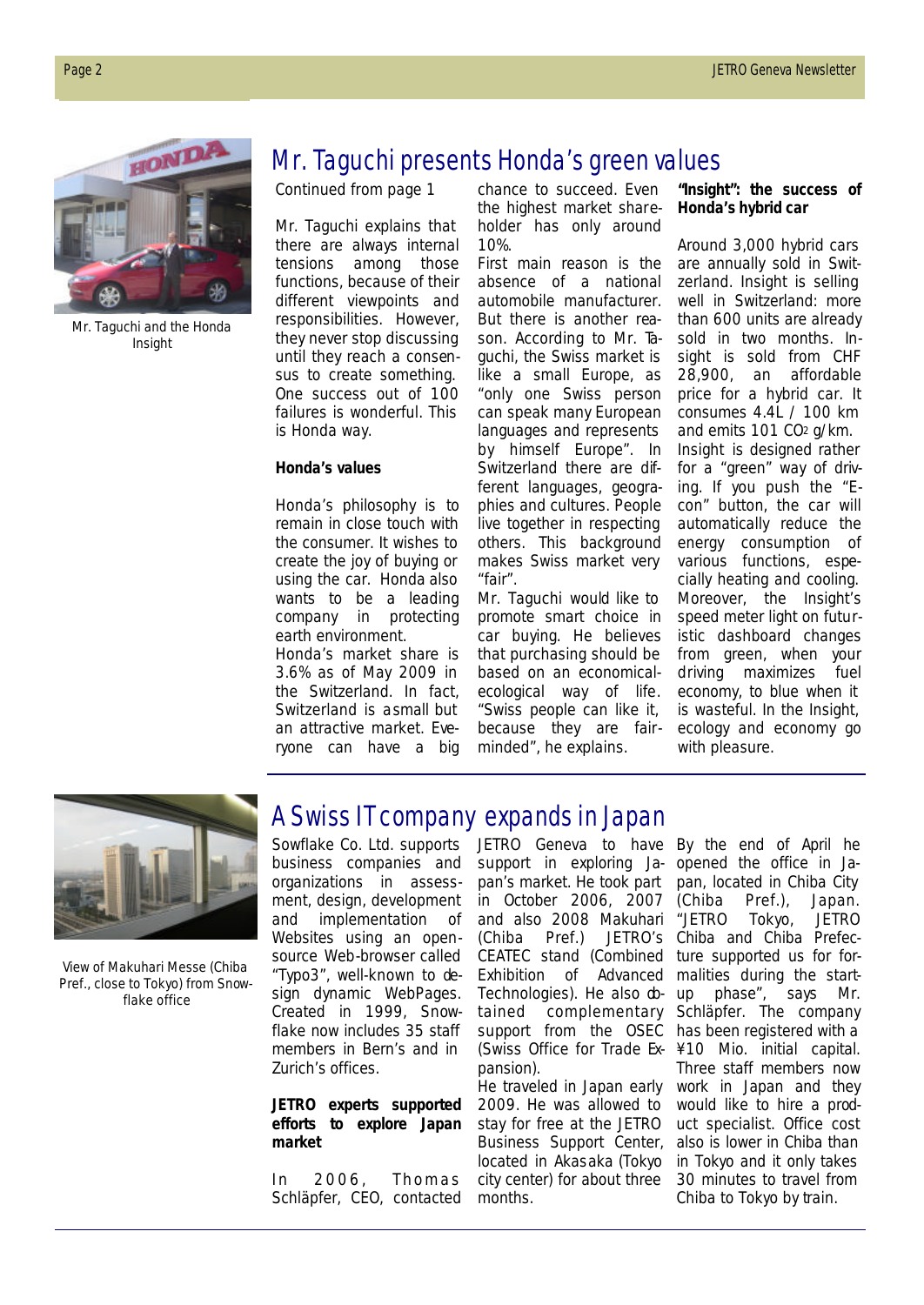JETRO Geneva organized a business seminar, held in Solothurn on 12th May 2009, in cooperation with the Solothurn Economic development agency. The seminar was attended by companies from the Solothurn Canton and from the Japanese Suwa region (located in Nagano Pref.). Five Japanese companies and three Swiss companies presented high technological products, such as nano-imprinting technology, injection molding machine, high precision positioning systems, peripherals for automation industry… Mr. Siedler, independent liaison engineer, also explained from his personal experience how to build up a confident relationship between Japanese and Swiss companies. In addition, Suwa's delegation promoted the Desk Top Factory (DTF) concept, which is based on the futureoriented idea that small products, such as electronic chips, can be made in small facilities. Thanks to the DTF concept, companies would not only save space, but money too.

During the seminar, participants also made contacts. Tight relationships were developed between the two regions that share common features. The Suwa region, known as "The Oriental Switzerland" in Japan, includes manufacturing and research enterprises specialized in ultra precision, optics, and micro technologies. The Solothurn Canton has a strong tradition in precision engineering, machinery and manufacturing.

For further information, please contact Mr. Imai: kiyoshi.imai@jetroge.ch



Seminar in Solothurn

### Interview. Dr. Hannes Bleuler

**"Students and researchers benefit from respective cultural differences"**

Dr. Hannes Bleuler is a full Professor at EPFL (Swiss Federal Institute of Technology, Lausanne) on micro-robotics & biomedical robotics. He also is in charge of Japan–EPFL relations.

During a visit of an industrial delegation from Japan to the microtechnology-industry fair (EPMT, May 2009) in Lausanne, Switzerland, a Memorandum of Understanding (MoU) between the Swiss EPFL –IMT (Microengineering Institute) and the Japanese DTF (Desk Top Factory) Research Consortium from Suwa (Nagano) was signed.

*What practical impacts do you expect following the signature of the MoU between the EPFL-IMT and the DTF?*

We would like to remain in

close touch with the DTF consortium. The Desk Top Factory is a subject close to our heart. The first workshop on this topic was held in 1998 in Japan, the second one in 2000 in Switzerland. We then organized every two years international seminars on this topic.

*You also are the manager for EPFL–Japan relations. How many students and professors go to Japan or come to Switzerland per year? What benefits do they obtain from such exchanges?*

Since 20 years, the EPFL sends five to six trainees and two to three academic guests every year in Japan. We welcome approximately six Japanese students or researchers per year. They not only are studying micro- and electrical engineering, but also information systems, material sciences, basic sciences etc. They learn in both countries specific know-how and cultural aspects. In Switzerland, they study e.g. microtechnology and precision engineering culture; in bpan, they study e.g. quality control and teamwork methods. They thus benefit from respective cultural differences. In Japan, they see "harmony" culture, consensus, team spirit and stress of smooth relations and collective, longterm interests. In Switzerland, they discover a more individualistic society, which maybe better promotes creativity and originality. Both countries share a certain "perfectionist" approach.



Dr. Hannes Bleuler, EPFL full Professor

#### **Key data**

Born in 1954

M.S. (EE), Ph.D. in Mechatronics, both at ETH Zurich

1985-87: Research Engineer at Hitachi Ltd, Japan

1991-95: Toshiba Chair of "Intelligent Mechatronics" and then regular Associate Professor at the University of Tokyo

Since 1995: full Professor, EPFL